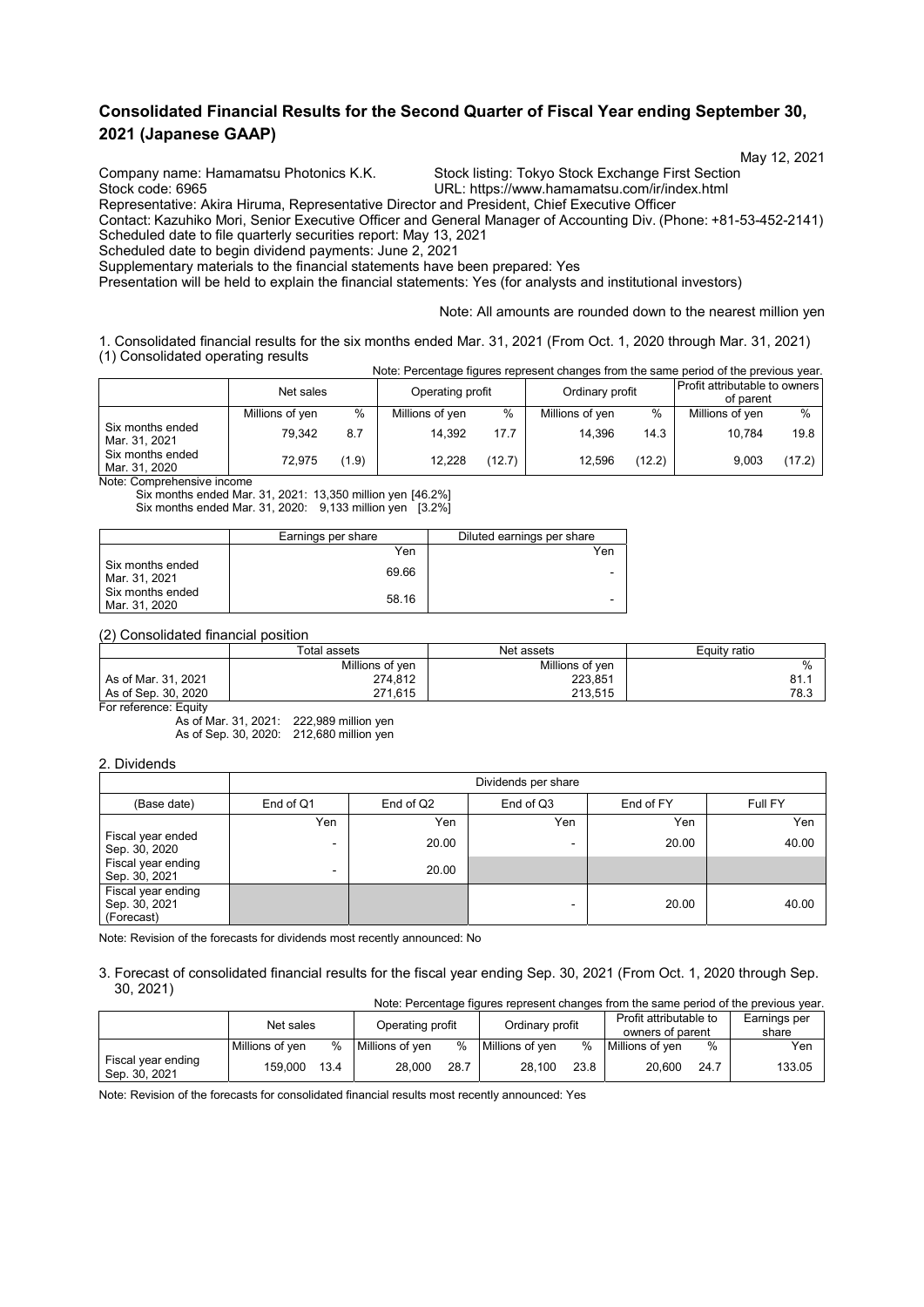#### 4. Others

- (1) Changes in consolidated subsidiaries (Changes in scope of consolidation): None
- (2) Application of special accounting treatment for preparing quarterly consolidated financial statements: Yes
- (3) Changes in accounting principles, changes in accounting estimates, and changes in presentation due to revisions
	- (a) Changes in accounting principles accompanying revisions in accounting standards: None
	- (b) Changes other than those in (a) above: None
	- (c) Changes in accounting estimates: None
	- (d) Changes in presentation due to revisions: None
- (4) Number of shares outstanding
	- (a) Number of shares outstanding at end of period including treasury shares As of Mar. 31, 2021: 165,041,841 shares As of Sep. 30, 2020: 165,027,259 shares
	- (b) Number of treasury shares at end of period As of Mar. 31, 2021: 10,214,141 shares As of Sep. 30, 2020: 10,213,977 shares
	- (c) Average number of shares issued during the period Six months ended Mar. 31, 2021: 154,819,291 shares Six months ended Mar. 31, 2020: 154,804,031 shares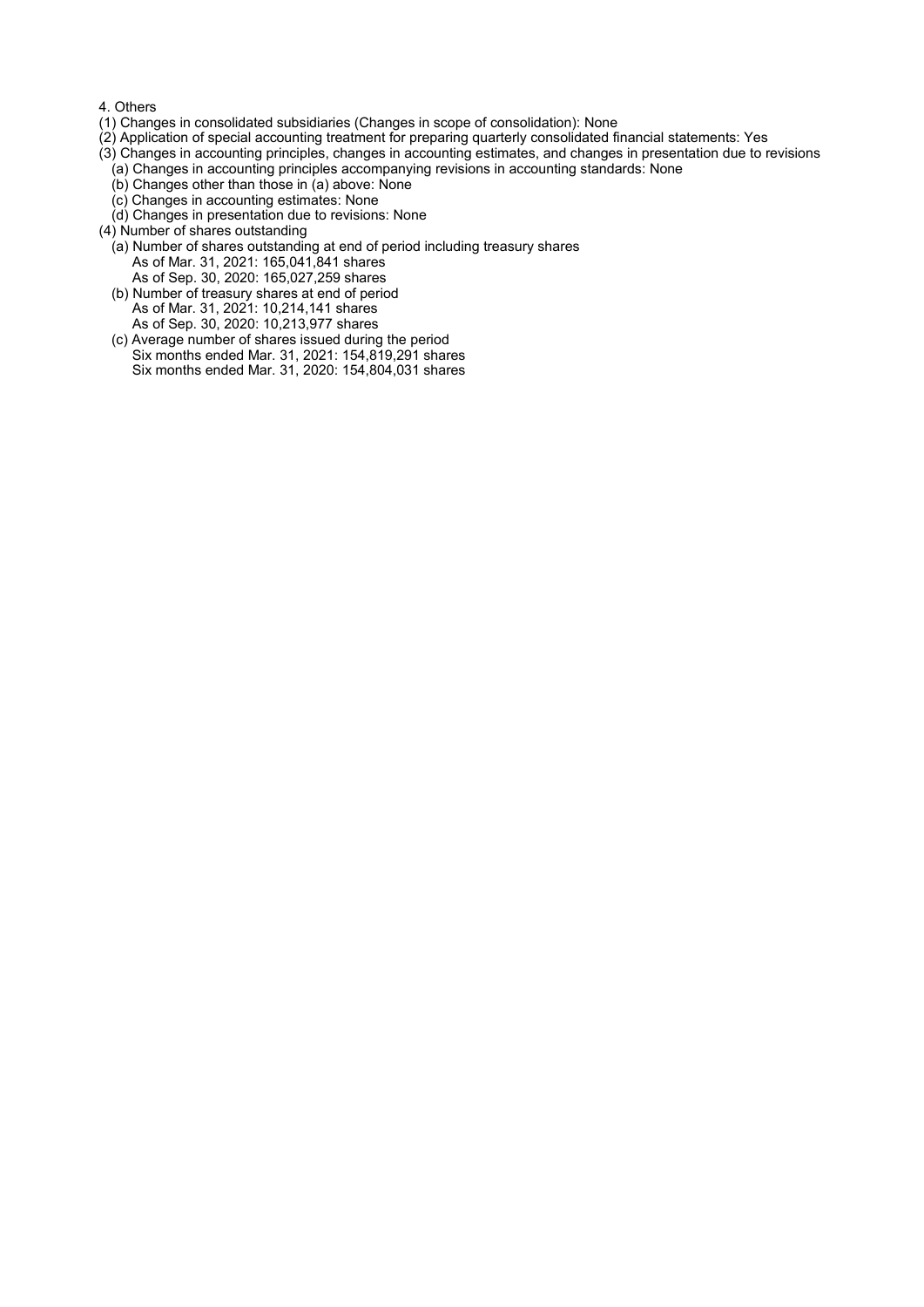# **1. Qualitative Information Related to Consolidated Performance for the Second Quarter of this Fiscal Year**

## **(1) Operating Results**

During the second quarter of this fiscal year (six months ended March 31, 2021), Japan's economy faced harsh conditions amid the prolonged impact of the novel coronavirus (COVID-19) pandemic which continued to spread. However, we saw signs of a recovery in some areas, such as growth in semiconductor-related demand worldwide.

Given these circumstances, in addition to conducting business while continuously taking measures to prevent infections of COVID-19, our Group strove to secure net sales and earnings by engaging in the development of products that meet market requirements as well as research and development that takes advantage of the Company's proprietary photonics technologies.

As a result, we closed the second quarter with net sales of JPY 79,342 million, up by JPY 6,366 million (8.7%) compared with the same period one year ago. From an earnings perspective, operating profit was JPY 14,392 million, up by JPY 2,164 million (17.7%), ordinary profit was JPY 14,396 million, up by JPY 1,800 million (14.3%), and profit attributable to owners of parent was JPY 10,784 million, up by JPY 1,781 million (19.8%) from the same period one year ago, resulting in an increase in both net sales and earnings year on year.

Operating results by segment are as follows:

### (Electron Tube)

Regarding photomultiplier tubes (PMT), in the medical field, sales of products for nuclear medical imaging devices such as PET scanners declined due to the impact of COVID-19. However, sales for medical inspection and monitoring system applications such as polymerase chain reaction (PCR) tests increased in Japan and overseas (mainly China) amid growing demand. In addition, in the industrial field, sales for semiconductor inspection equipment increased, mainly overseas.

Regarding imaging devices and light sources, in the medical field, sales of dental use X-ray scintillators declined. However, in the industrial field, sales of Stealth Dicing Engine for high-speed, high-quality silicon wafer dicing and light sources for semiconductor wafer inspection equipment increased owing to a recovery in the semiconductor market. In addition, sales of microfocus X-ray sources for non-destructive testing increased, mainly in Asia, for circuit board inspection applications and automotive battery testing applications. As a result, the Electron Tube business closed the second quarter with net sales of JPY 30,013 million, up by 8.2%, and operating profit of JPY 10,263 million, up by 5.6% from the same period one year ago. (Opto-semiconductor)

Regarding opto-semiconductor devices, in the medical field, sales of flat panel sensors for dental use declined from the same period one year ago, although sales are gradually recovering from the impact of COVID-19. On the other hand, sales of silicon photodiodes for X-ray CT remained upbeat owing to continued growth in demand in Japan and overseas. In addition, in the industrial field, sales of image sensors for semiconductor fabrication and inspection equipment increased due to the recovery of the semiconductor market. As a result, net sales in the Opto-semiconductor business were JPY 36,579 million, up by 5.4%, and operating profit was JPY 9,846 million, down by 3.9% from the same period one year ago. (Imaging and Measurement Instruments)

In image processing and measurement systems, sales of board cameras for medical inspection and monitoring systems increased, mainly in North America. Sales of failure analysis systems for semiconductor devices also grew, mainly in Asia and Europe, against the backdrop of a recovery in the semiconductor market. In addition, sales of digital slide scanners for remote pathologic diagnosis systems grew due to rising demand from inter-hospital networks outside Japan.

As a result, net sales for the Imaging and Measurement Instruments business were JPY 10,425 million, up by 28.9%, and operating profit was JPY 2,336 million, up by 48.9% from the same period one year ago.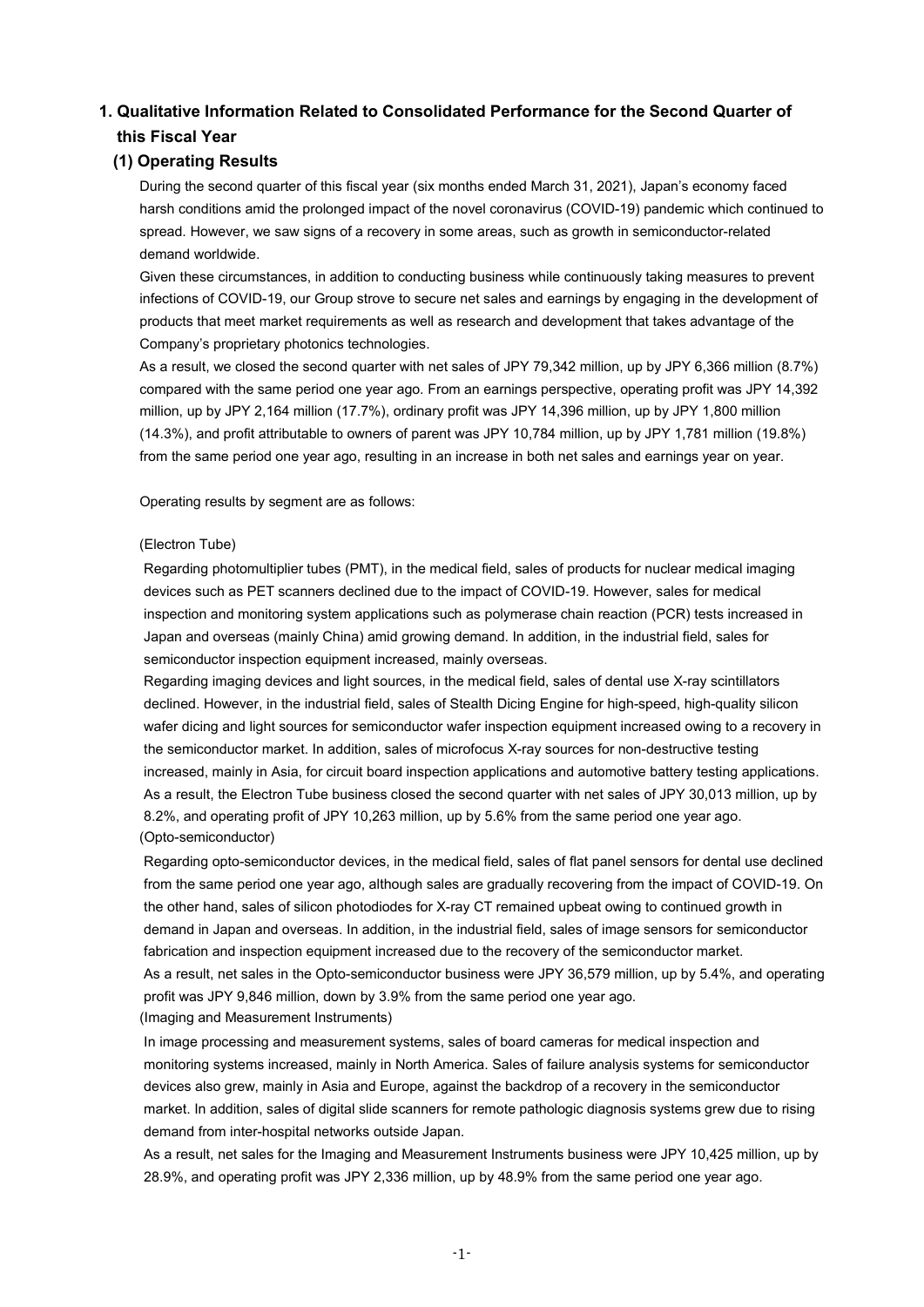#### (Other)

Sales from other operations include the semiconductor laser business, hotel operations run by Iwata Grand Hotel Inc., a subsidiary, and business relating to the unique products of Beijing Hamamatsu Photon Techniques Inc., which is also a subsidiary.

In our other businesses, net sales were JPY 2,323 million, down by 5.2%, and operating profit was JPY 265 million, compared with an operating loss of JPY 522 million in the same period one year ago.

### **(2) Impacts of COVID-19 on consolidated operating results**

Compared with the initial expectations of the impacts of COVID-19 on consolidated operating results, the Group is making an earlier-than-expected recovery, with a steady recovery and increase in sales of each industry, mainly those of medical-use biotechnology equipment and industrial devices, despite some lingering impact from the COVID-19 pandemic, such as concerns over a resurgence in infections in Japan and globally.

### **(3) Financial Conditions**

a. Summary of Assets, Liabilities and Net Assets

Current assets increased by JPY 5,533 million from the end of the previous fiscal year, despite a decrease in accounts receivable (current assets - other) of JPY 3,727 million, mainly reflecting increases in notes and accounts receivable - trade of JPY 5,623 million and cash and deposits of JPY 2,235 million.

Non-current assets decreased by JPY 2,336 million from the end of the previous fiscal year, mainly reflecting a decrease in property, plant and equipment of JPY 2,257 million that resulted from a decrease in buildings and structures due to depreciation.

As a result, total assets at the end of the second quarter were JPY 274,812 million, up by JPY 3,197 million from the end of the previous fiscal year.

Current liabilities decreased by JPY 6,638 million from the end of the previous fiscal year, despite an increase in notes and accounts payable - trade of JPY 618 million, mainly reflecting a decrease in electronically recorded obligations - facilities (current liabilities - other) of JPY 5,274 million and a decrease in accounts payable - facilities (current liabilities - other) of JPY 3,020 million.

Non-current liabilities decreased by JPY 500 million from the end of the previous fiscal year, mainly due to a decrease in reserve for loss on dissolution of employees' pension fund of JPY 503 million.

Total liabilities at the end of the second quarter were JPY 50,961 million, down by JPY 7,138 million from the end of the previous fiscal year.

Net assets at the end of the second quarter were JPY 223,851 million, up by JPY 10,335 million from the end of the previous fiscal year, mainly reflecting an increase in retained earnings of JPY 7,689 million as a result of reporting profit attributable to owners of parent and an increase in foreign currency translation adjustment of JPY 2,313 million.

#### b. Summary of Cash Flows

At the end of the second quarter, cash and cash equivalents (referred to below as "cash") stood at JPY 75,191 million, up by JPY 6,417 million from the end of the previous fiscal year.

(Cash flows from operating activities)

Net cash provided by operating activities during the second quarter was JPY 17,944 million, up by JPY 6,493 million compared with JPY 11,450 million in the same period in the previous fiscal year. This mainly reflected profit before income taxes and depreciation.

(Cash flows from investing activities)

Net cash used in investing activities was JPY 9,944 million. This mainly comprised expenditures for the purchase of property, plant and equipment, resulting in a decrease of JPY 4,761 million compared with expenditures of JPY 14,706 million in the same period of the previous fiscal year.

(Cash flows from financing activities)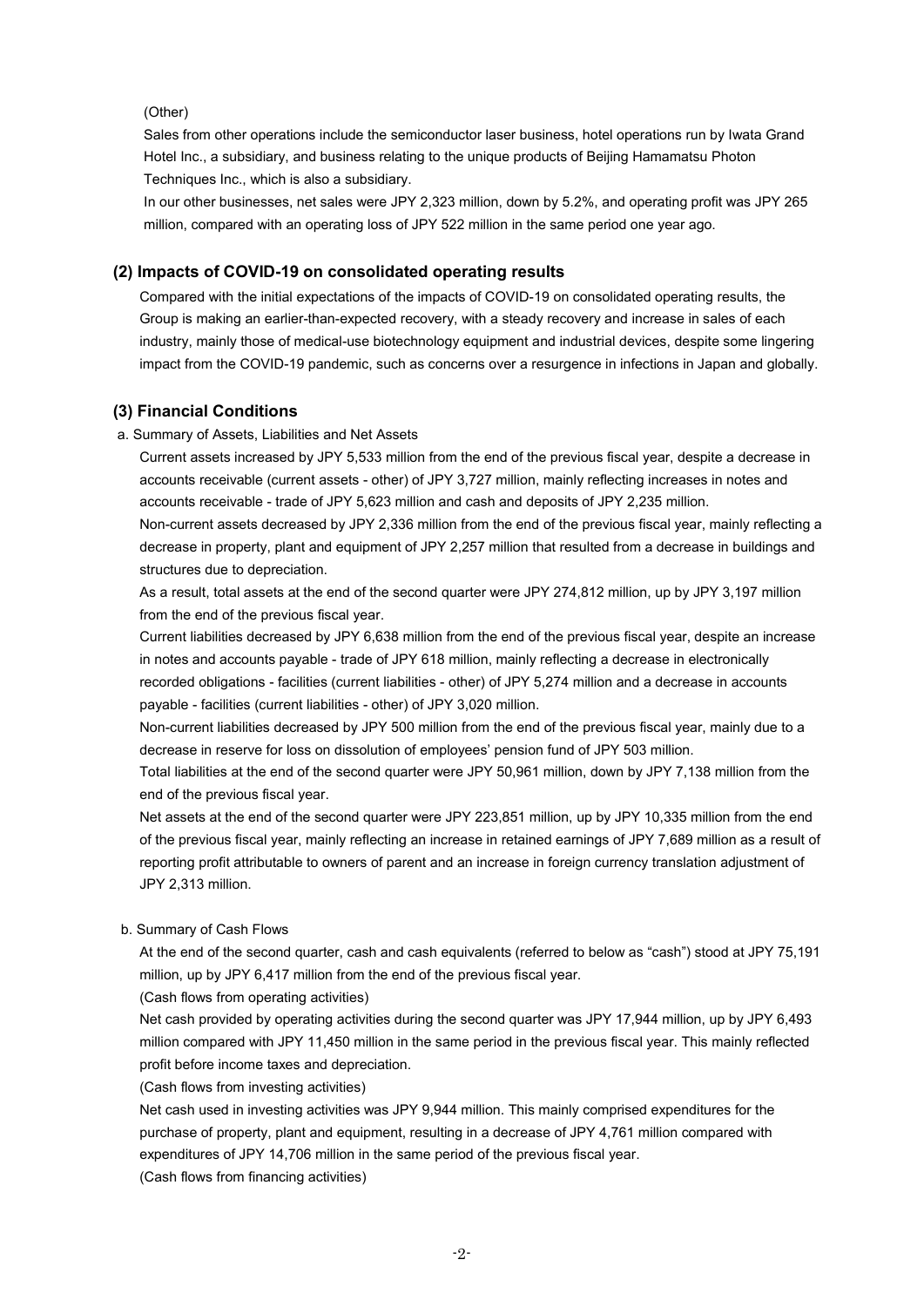Net cash used in financing activities was JPY 3,014 million, which was a decrease of JPY 403 million compared with expenditures of JPY 3,418 million in the same period of the previous fiscal year, mainly reflecting the cash dividends paid.

### **(4) Projection for the Year**

Based on a careful examination of the conditions in markets where we are conducting our businesses, the operating performance in the most recent quarter and the Group's earnings forecast, despite some lingering impact from the COVID-19 pandemic, we considered the smooth recovery and increase in sales in each industry, mainly of medical-use biotechnology equipment and industrial devices, as well as a revision to our exchange rate assumption for the second half of the fiscal year, to make the following revisions to our forecast of consolidated financial results for the fiscal year ending September 30, 2021, which we announced on November 9, 2020.

We assume the yen/US dollar exchange rate for the second half year (from Apr. 1, 2021 through Sep. 30, 2021) will be JPY 105, the yen/Euro exchange rate will be JPY 125 and the yen/RMB exchange rate will be JPY 15.5.

Forecast of Consolidated Financial Results for the Fiscal Year Ending Sep. 30, 2021 (From Oct. 1, 2020 through Sep. 30, 2021)

|                      | Net sales | Operating<br>profit | Ordinary profit | Profit<br>attributable to<br>owners of<br>parent | Earnings per<br>share |
|----------------------|-----------|---------------------|-----------------|--------------------------------------------------|-----------------------|
|                      |           |                     |                 |                                                  | (Yen)                 |
| Previous forecast    | 145,600   | 22,200              | 22,400          | 16,600                                           | 107.23                |
| (A)                  |           |                     |                 |                                                  |                       |
| Revised forecast (B) | 159,000   | 28,000              | 28,100          | 20,600                                           | 133.05                |
| Change (B-A)         | 13,400    | 5,800               | 5,700           | 4,000                                            |                       |
| Change (%)           | 9.2       | 26.1                | 25.4            | 24.1                                             |                       |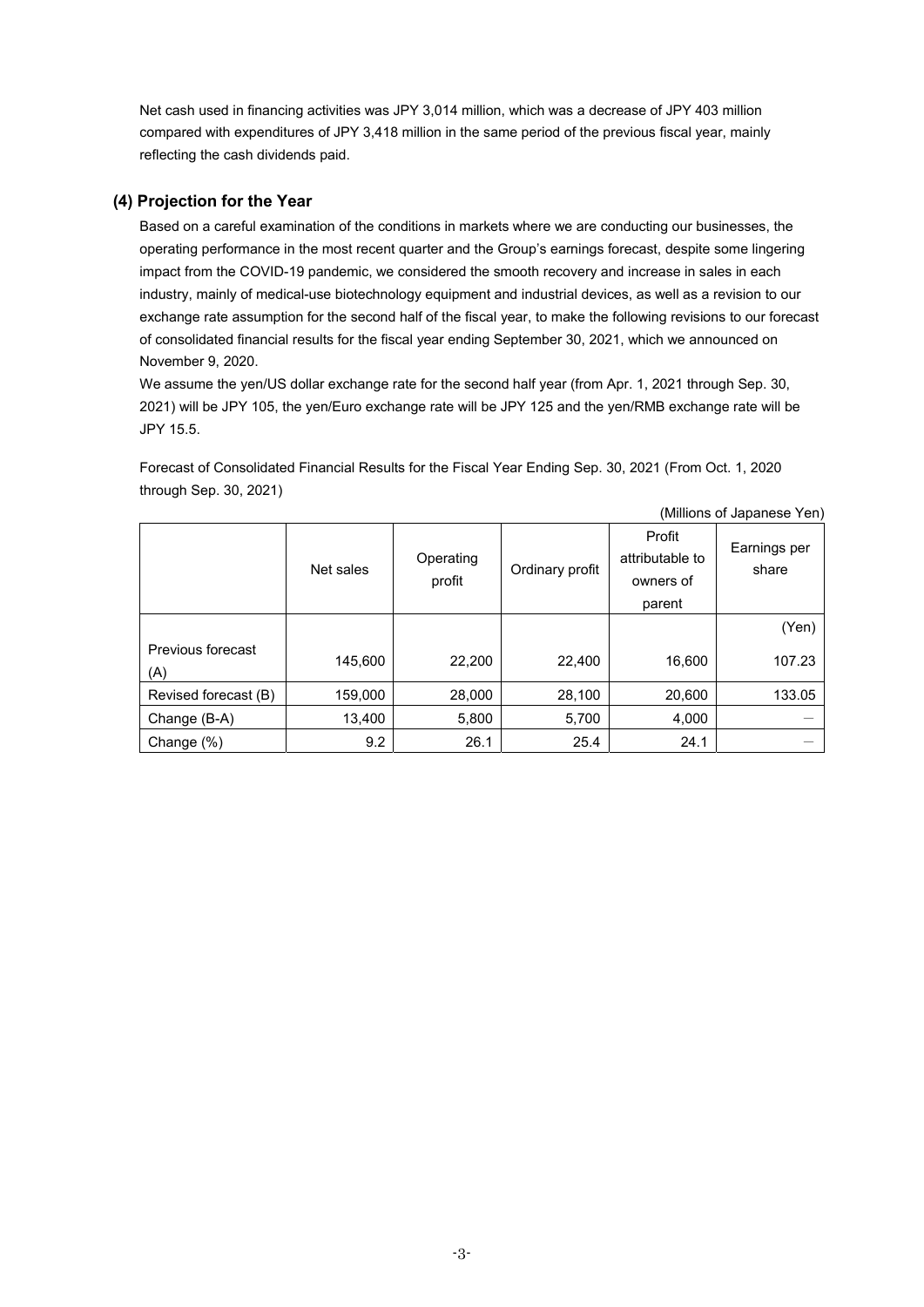Consolidated Balance Sheets

|                                        | As of<br>Sep 30, 2020 | As of<br>Mar. 31, 2021 |
|----------------------------------------|-----------------------|------------------------|
| Assets                                 |                       |                        |
| <b>Current assets</b>                  |                       |                        |
| Cash and deposits                      | 73,763                | 75,999                 |
| Notes and accounts receivable - trade  | 32,220                | 37,844                 |
| Securities                             | 6,634                 | 8,664                  |
| Merchandise and finished goods         | 11,541                | 9,610                  |
| Work in process                        | 21,609                | 22,949                 |
| Raw materials and supplies             | 10,362                | 9,922                  |
| Other                                  | 7,316                 | 4,012                  |
| Allowance for doubtful accounts        | (155)                 | (175)                  |
| Total current assets                   | 163,293               | 168,827                |
| Non-current assets                     |                       |                        |
| Property, plant and equipment          |                       |                        |
| Buildings and structures, net          | 47,092                | 45,967                 |
| Machinery, equipment and vehicles, net | 12,525                | 12,621                 |
| Tools, furniture and fixtures, net     | 5,028                 | 5,132                  |
| Land                                   | 16,933                | 17,048                 |
| Leased assets, net                     | 469                   | 406                    |
| Right-of-use assets, net               | 616                   | 632                    |
| Construction in progress               | 3,674                 | 2,275                  |
| Total property, plant and equipment    | 86,341                | 84,084                 |
| Intangible assets                      |                       |                        |
| Customer relationships                 | 1,911                 | 1,858                  |
| Other                                  | 3,124                 | 3,138                  |
| Total intangible assets                | 5,035                 | 4,996                  |
| Investments and other assets           |                       |                        |
| Investment securities                  | 3,081                 | 3,371                  |
| Deferred tax assets                    | 11,226                | 11,022                 |
| Other                                  | 2,656                 | 2,530                  |
| Allowance for doubtful accounts        | (19)                  | (19)                   |
| Total investments and other assets     | 16,945                | 16,904                 |
| Total non-current assets               | 108,321               | 105,985                |
| <b>Total assets</b>                    | 271,615               | 274,812                |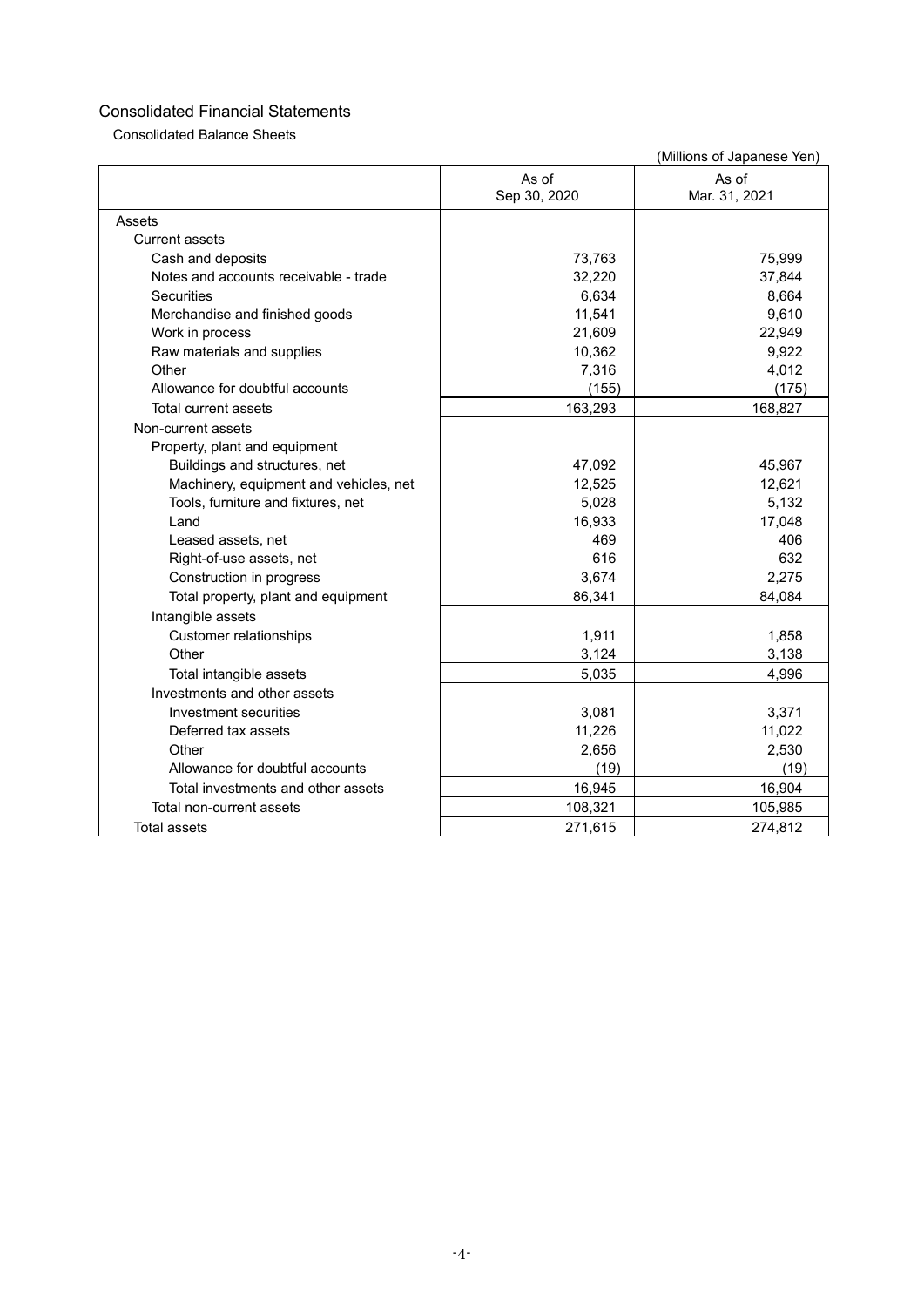Consolidated Balance Sheets

|                                                 | As of<br>Sep. 30, 2020 | As of<br>Mar. 31, 2021 |
|-------------------------------------------------|------------------------|------------------------|
|                                                 |                        |                        |
| Liabilities                                     |                        |                        |
| <b>Current liabilities</b>                      |                        |                        |
| Notes and accounts payable - trade              | 5,802                  | 6,421                  |
| Electronically recorded obligations - operating | 6,030                  | 5,721                  |
| Short-term borrowings                           | 1,511                  | 1,735                  |
| Current portion of long-term borrowings         | 69                     | 39                     |
| Income taxes payable                            | 2,664                  | 3,184                  |
| Provision for bonuses                           | 4,500                  | 4,359                  |
| Other                                           | 20,823                 | 13,302                 |
| <b>Total current liabilities</b>                | 41,402                 | 34,764                 |
| Non-current liabilities                         |                        |                        |
| Long-term borrowings                            | 6,280                  | 6,260                  |
| Reserve for loss on dissolution of employees'   |                        |                        |
| pension fund                                    | 503                    |                        |
| Retirement benefit liability                    | 8,080                  | 7,950                  |
| Other                                           | 1,834                  | 1,986                  |
| Total non-current liabilities                   | 16,697                 | 16,197                 |
| <b>Total liabilities</b>                        | 58,100                 | 50,961                 |
| Net assets                                      |                        |                        |
| Shareholders' equity                            |                        |                        |
| Share capital                                   | 34,964                 | 35,008                 |
| Capital surplus                                 | 34,708                 | 34,752                 |
| Retained earnings                               | 166,357                | 174,046                |
| Treasury shares                                 | (20, 795)              | (20, 796)              |
| Total shareholders' equity                      | 215,234                | 223,010                |
| Accumulated other comprehensive income          |                        |                        |
| Valuation difference on available-for-sale      |                        |                        |
| securities                                      | 742                    | 919                    |
| Foreign currency translation adjustment         | (2, 152)               | 161                    |
| Remeasurements of defined benefit plans         | (1, 144)               | (1, 101)               |
| Total accumulated other comprehensive           |                        |                        |
| income                                          | (2, 553)               | (20)                   |
| Non-controlling interests                       | 834                    | 861                    |
| Total net assets                                | 213,515                | 223,851                |
| Total liabilities and net assets                | 271.615                | 274,812                |
|                                                 |                        |                        |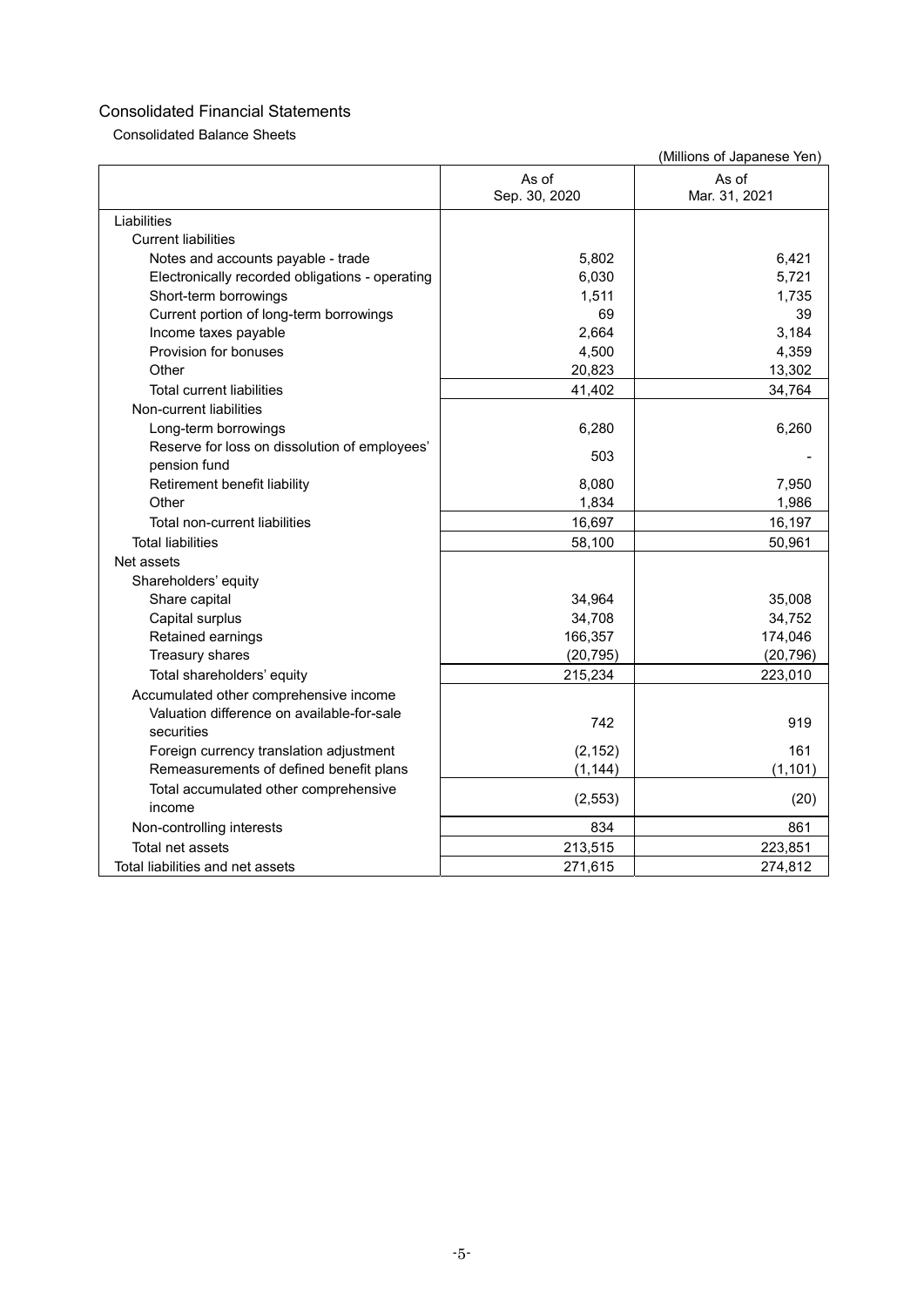Consolidated Statements of Income

|                                                                  |                                   | (Millions of Japanese Yen)        |
|------------------------------------------------------------------|-----------------------------------|-----------------------------------|
|                                                                  | Six months ended<br>Mar. 31, 2020 | Six months ended<br>Mar. 31, 2021 |
| Net sales                                                        | 72,975                            | 79,342                            |
| Cost of sales                                                    | 36,768                            | 40,943                            |
| Gross profit                                                     | 36,207                            | 38,398                            |
| Selling, general and administrative expenses                     | 23,979                            | 24,006                            |
| Operating profit                                                 | 12,228                            | 14,392                            |
| Non-operating income                                             |                                   |                                   |
| Interest income                                                  | 130                               | 86                                |
| Rental income from investment property                           | 42                                | 34                                |
| Foreign exchange gains                                           | 79                                |                                   |
| Share of profit of entities accounted for using<br>equity method | 22                                |                                   |
| Other                                                            | 214                               | 295                               |
| Total non-operating income                                       | 489                               | 415                               |
| Non-operating expenses                                           |                                   |                                   |
| Interest expenses                                                | 28                                | 23                                |
| Rental expenses on real estate                                   | 63                                | 61                                |
| Foreign exchange losses                                          |                                   | 187                               |
| Share of loss of entities accounted for using                    |                                   | 87                                |
| equity method                                                    |                                   |                                   |
| Other                                                            | 29                                | 51                                |
| Total non-operating expenses                                     | 121                               | 411                               |
| Ordinary profit                                                  | 12,596                            | 14,396                            |
| Extraordinary income                                             |                                   |                                   |
| Gain on sales of non-current assets                              | 37                                | 7                                 |
| Gain on sales of investment securities                           | 1                                 | 4                                 |
| Reversal of reserve for loss on dissolution of                   |                                   | 164                               |
| employees' pension fund                                          |                                   |                                   |
| Total extraordinary income                                       | 39                                | 176                               |
| <b>Extraordinary losses</b>                                      |                                   |                                   |
| Loss on sales of non-current assets                              |                                   | 0                                 |
| Loss on retirement of non-current assets                         | 7                                 | 23                                |
| Impairment loss                                                  | 431                               |                                   |
| Loss on valuation of investment securities                       | 40                                | 53                                |
| Total extraordinary losses                                       | 479                               | 76                                |
| Profit before income taxes                                       | 12,155                            | 14,496                            |
| Income taxes                                                     | 3,120                             | 3,707                             |
| Profit                                                           | 9,035                             | 10,788                            |
| Profit attributable to non-controlling interests                 | 32                                | 4                                 |
| Profit attributable to owners of parent                          | 9,003                             | 10,784                            |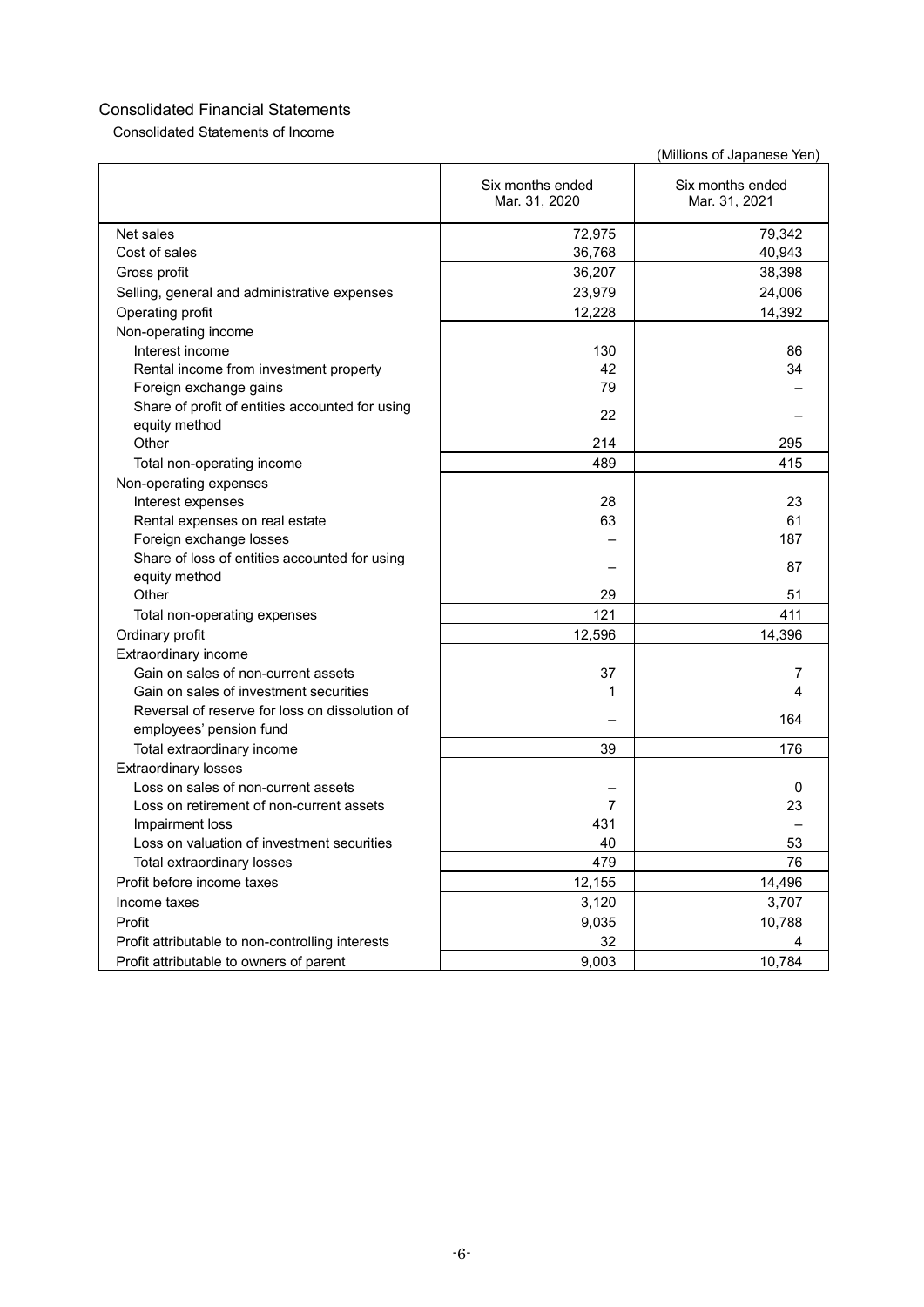Consolidated Statements of Comprehensive Income

|                                                                                      | Six months ended<br>Mar. 31, 2020 | Six months ended<br>Mar. 31, 2021 |
|--------------------------------------------------------------------------------------|-----------------------------------|-----------------------------------|
| Profit                                                                               | 9,035                             | 10,788                            |
| Other comprehensive income                                                           |                                   |                                   |
| Valuation difference on available-for-sale<br>securities                             | (175)                             | 176                               |
| Foreign currency translation adjustment                                              | 272                               | 2,359                             |
| Remeasurements of defined benefit plans, net of<br>tax                               | (5)                               | 43                                |
| Share of other comprehensive income of entities<br>accounted for using equity method | 6                                 | (16)                              |
| Total other comprehensive income                                                     | 97                                | 2,562                             |
| Comprehensive income                                                                 | 9,133                             | 13,350                            |
| Comprehensive income attributable to                                                 |                                   |                                   |
| Comprehensive income attributable to owners of<br>parent                             | 9,101                             | 13,317                            |
| Comprehensive income attributable to non-<br>controlling interests                   | 32                                | 33                                |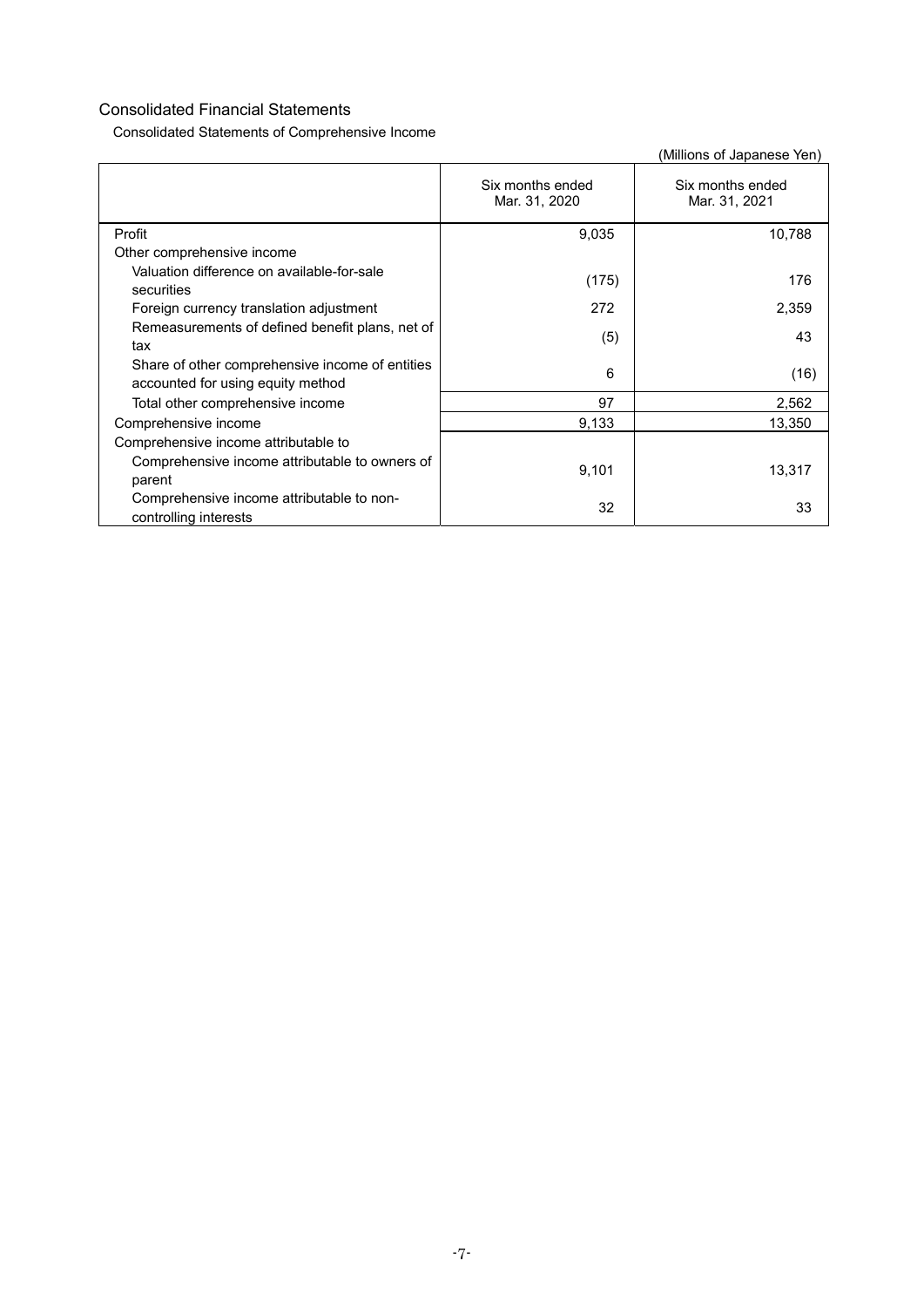Consolidated Statements of Cash Flows

|                                                                         | Six months ended<br>Mar. 31, 2020 | Six months ended<br>Mar. 31, 2021 |
|-------------------------------------------------------------------------|-----------------------------------|-----------------------------------|
| Cash flows from operating activities                                    |                                   |                                   |
| Profit before income taxes                                              | 12,155                            | 14,496                            |
| Depreciation                                                            | 5,857                             | 6,533                             |
| Impairment loss                                                         | 431                               |                                   |
| Increase (decrease) in provision for bonuses                            | (522)                             | (159)                             |
| Interest and dividend income                                            | (157)                             | (112)                             |
| Interest expenses                                                       | 28                                | 23                                |
| Share of loss (profit) of entities accounted for<br>using equity method | (22)                              | 87                                |
| Decrease (increase) in trade receivables                                | (427)                             | (4,741)                           |
| Decrease (increase) in inventories                                      | (2, 158)                          | 1,624                             |
| Increase (decrease) in trade payables                                   | (1,047)                           | (482)                             |
| Other, net                                                              | 617                               | 3,729                             |
| Subtotal                                                                | 14,756                            | 20,999                            |
| Interest and dividends received                                         | 140                               | 112                               |
| Interest paid                                                           | (28)                              | (23)                              |
| Income taxes (paid) refund                                              | (3, 417)                          | (3, 144)                          |
| Net cash provided by (used in) operating activities                     | 11,450                            | 17,944                            |
| Cash flows from investing activities                                    |                                   |                                   |
| Net decrease (increase) in time deposits                                | 149                               | 2,191                             |
| Purchase of securities                                                  | (3,648)                           | (631)                             |
| Proceeds from redemption of securities                                  | 652                               | 631                               |
| Purchase of property, plant and equipment                               | (11, 347)                         | (11, 694)                         |
| Purchase of shares of subsidiaries resulting in                         |                                   |                                   |
| change in scope of consolidation                                        | (313)                             |                                   |
| Purchase of investment securities                                       |                                   | (64)                              |
| Other, net                                                              | (198)                             | (376)                             |
| Net cash provided by (used in) investing activities                     | (14, 706)                         | (9,944)                           |
| Cash flows from financing activities                                    |                                   |                                   |
| Net increase (decrease) in short-term borrowings                        | (153)                             | 222                               |
| Repayments of long-term borrowings                                      | (82)                              | (49)                              |
| Dividends paid                                                          | (3, 104)                          | (3, 102)                          |
| Other, net                                                              | (77)                              | (84)                              |
| Net cash provided by (used in) financing activities                     | (3, 418)                          | (3,014)                           |
| Effect of exchange rate change on cash and cash                         | 90                                | 1,432                             |
| equivalents                                                             |                                   |                                   |
| Net increase (decrease) in cash and cash                                | (6, 582)                          | 6,417                             |
| equivalents                                                             |                                   |                                   |
| Cash and cash equivalents at beginning of period                        | 68,521                            | 68,773                            |
| Cash and cash equivalents at end of period                              | 61,938                            | 75,191                            |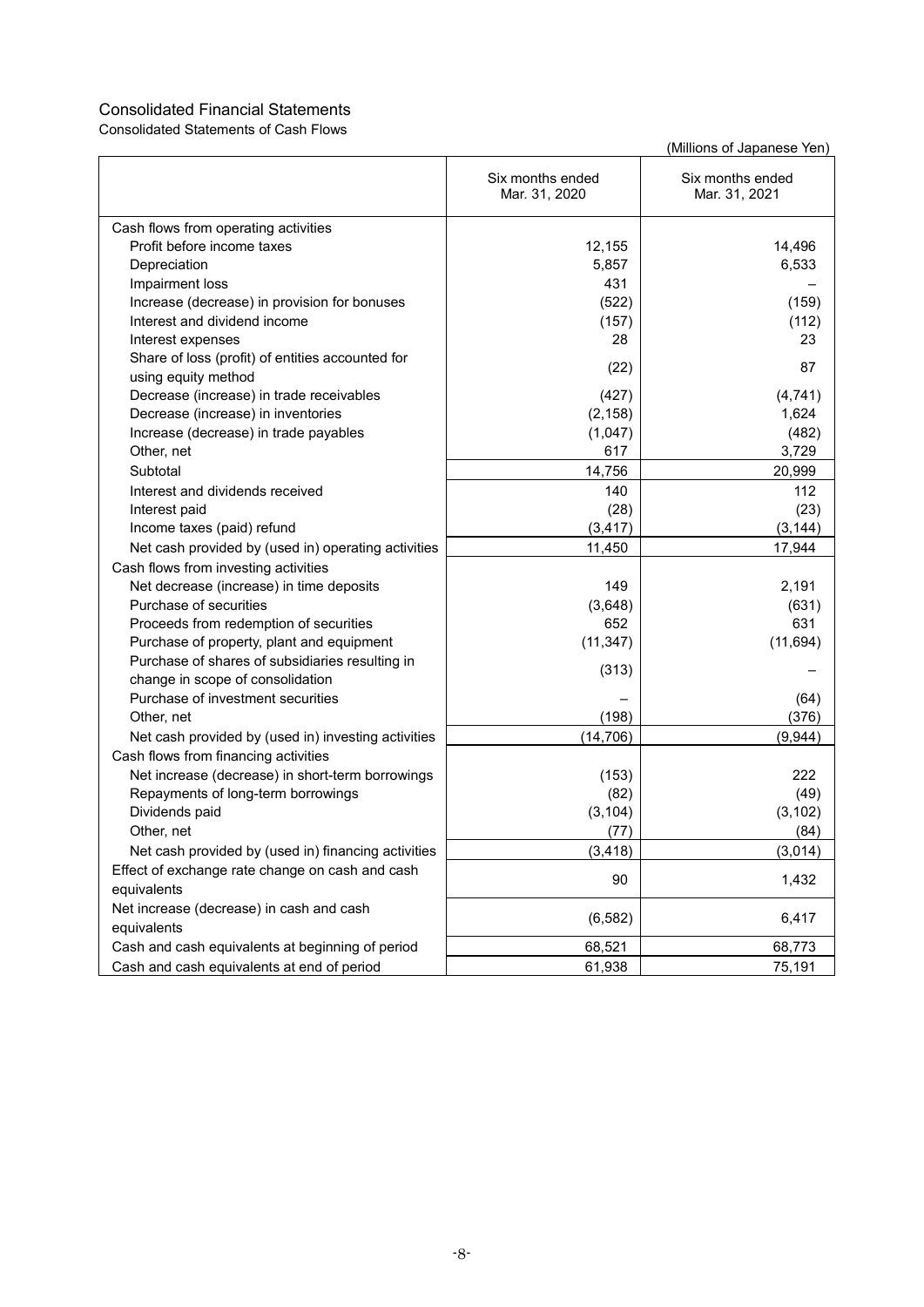## **Segment Information**

I. Six months ended March 31, 2020 (From Oct. 1, 2019 through Mar. 31, 2020)

1. Information on the amounts of sales and profit (loss) for reportable segments

|                       | (Millions of Japanese Yen) |                        |                                           |        |                   |        |                         |                   |  |
|-----------------------|----------------------------|------------------------|-------------------------------------------|--------|-------------------|--------|-------------------------|-------------------|--|
| Reportable Segment    |                            |                        |                                           |        |                   |        |                         | Consolidated      |  |
|                       | Electron<br>Tube           | Opto-<br>semiconductor | Imaging and<br>Measurement<br>Instruments | Total  | Other<br>(Note 1) | Total  | Adjustments<br>(Note 2) | total<br>(Note 3) |  |
| Net sales             |                            |                        |                                           |        |                   |        |                         |                   |  |
| Outside customers     | 27.734                     | 34.701                 | 8,089                                     | 70.525 | 2,450             | 72.975 |                         | 72,975            |  |
| Intersegment          | 892                        | 517                    | 21                                        | 1,431  | 213               | 1,644  | (1,644)                 |                   |  |
| Total net sales       | 28,626                     | 35,219                 | 8,110                                     | 71,956 | 2,663             | 74,619 | (1,644)                 | 72,975            |  |
| Segment profit (loss) | 9,721                      | 10,244                 | 1,569                                     | 21,535 | (522)             | 21,012 | (8,784)                 | 12,228            |  |

Notes:

- 1. The "Other" classification encompasses business segments not included in the reportable segments, and is the semiconductor laser business, hotel operations run by Iwata Grand Hotel Inc., a subsidiary, and business relating to the proprietary products of Beijing Hamamatsu Photon Techniques, Inc., which is also a subsidiary.
- 2. Adjustment of segment profit of negative JPY 8,784 million represents intersegment transactions of negative JPY 640 million and unallocated corporate expenses of negative JPY 8,143 million. Corporate expenses mainly consist of general and administrative expenses and basic research expenses that are unattributable to reportable segments.
- 3. Segment profit has been reconciled with operating profit presented in the consolidated financial statements.

2. Information on impairment loss and goodwill, etc. on non-current assets by reportable segment

(Major impairment loss on non-current assets)

"Other (hotel operations)" recorded an impairment loss on non-current assets. The amount of the impairment loss recorded for six months ended March 31, 2020 was JPY 431 million.

II. Six months ended March 31, 2021 (From Oct. 1, 2020 through Mar. 31, 2021) Information on the amounts of sales and profit (loss) for reportable segments

 (Millions of Japanese Yen) Reportable Segment **Other** Other | Total | Adjustments<br>(Note 1) | Total (Note 2) (Note 2) Consolidated total<br>(Note 3) Electron Opto- mineging and Total (Note 1) The (Note 2) (Note 3) **Tube** Optosemiconductor Imaging and **Measurement** Instruments Total Net sales Outside customers | 30,013 | 36,579 | 10,425 | 77,018 | 2,323 | 79,342 | - | 79,342 Intersegment | 434 | 184 | 6 626 435 1,061 | (1,061) Total net sales  $\begin{array}{|c|c|c|c|c|c|c|c|c|} \hline \end{array}$  30,448 36,764 10,432 77,644 2,759 80,403 (1,061) 79,342 Segment profit 10,263 9,846 2,336 22,446 265 22,712 (8,320) 14,392

Notes:

- 1. The "Other" classification encompasses business segments not included in the reportable segments, and is the semiconductor laser business, hotel operations run by Iwata Grand Hotel Inc., a subsidiary, and business relating to the proprietary products of Beijing Hamamatsu Photon Techniques, Inc., which is also a subsidiary.
- 2. Adjustment of segment profit of negative JPY 8,320 million represents intersegment transactions of negative JPY 440 million and unallocated corporate expenses of negative JPY 7,879 million. Corporate expenses